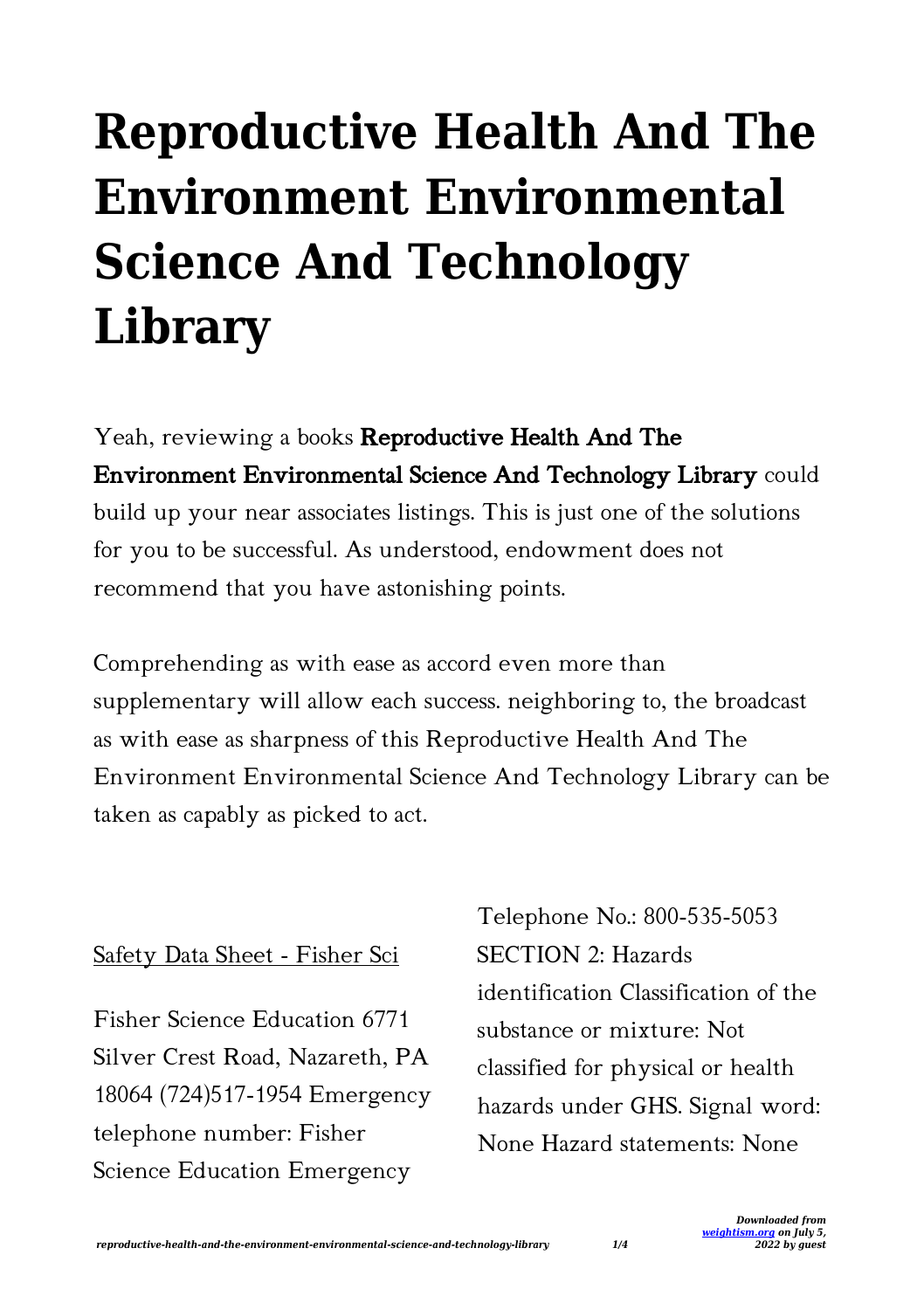## 0)%62136) - Amazon Web **Services**

DISCLAIMER . This document consist of scanned copies of the BGCSE and/or BJC past papers produced by the Bahamas Ministry of Education. The Student Shed accepts no responsibility or liability for the contents within this

## Safety Data Sheet - Fisher Sci

provide a safe workplace remains with the user.The user should consider the health hazards and safety information contained herein as a guide and should take those precautions required in an individual operation to instruct employees and develop work practice procedures for a safe work environment.The information contained herein is,

ENVIRONMENTAL POLLUTION - Shivaji College

Environmental Issues and

fertilizers, pollute water bodies. Effluents from tanneries contain many harmful chemicals and emit foul smell. These are only a few examples which show how human activities pollute the environment. Pollution may be defined as addition of undesirable material into the environment as a result of human activities.

# UPSC SYLLABUS ANTHROPOLOGY OPTIONAL - IAS SCORE

genetic factors. Man's physiological responses to environmental stresses: hot desert, cold, high altitude climate. Epidemiological Anthropology : Health and disease. Infectious and non-infectious diseases, Nutritional defi ciency related diseases. Concept of human growth and Development : Stages of growth—pre-natal, natal, infant, childhood,

## BIOSAFETY REGULATIONS IN THE PHILIPPINES: A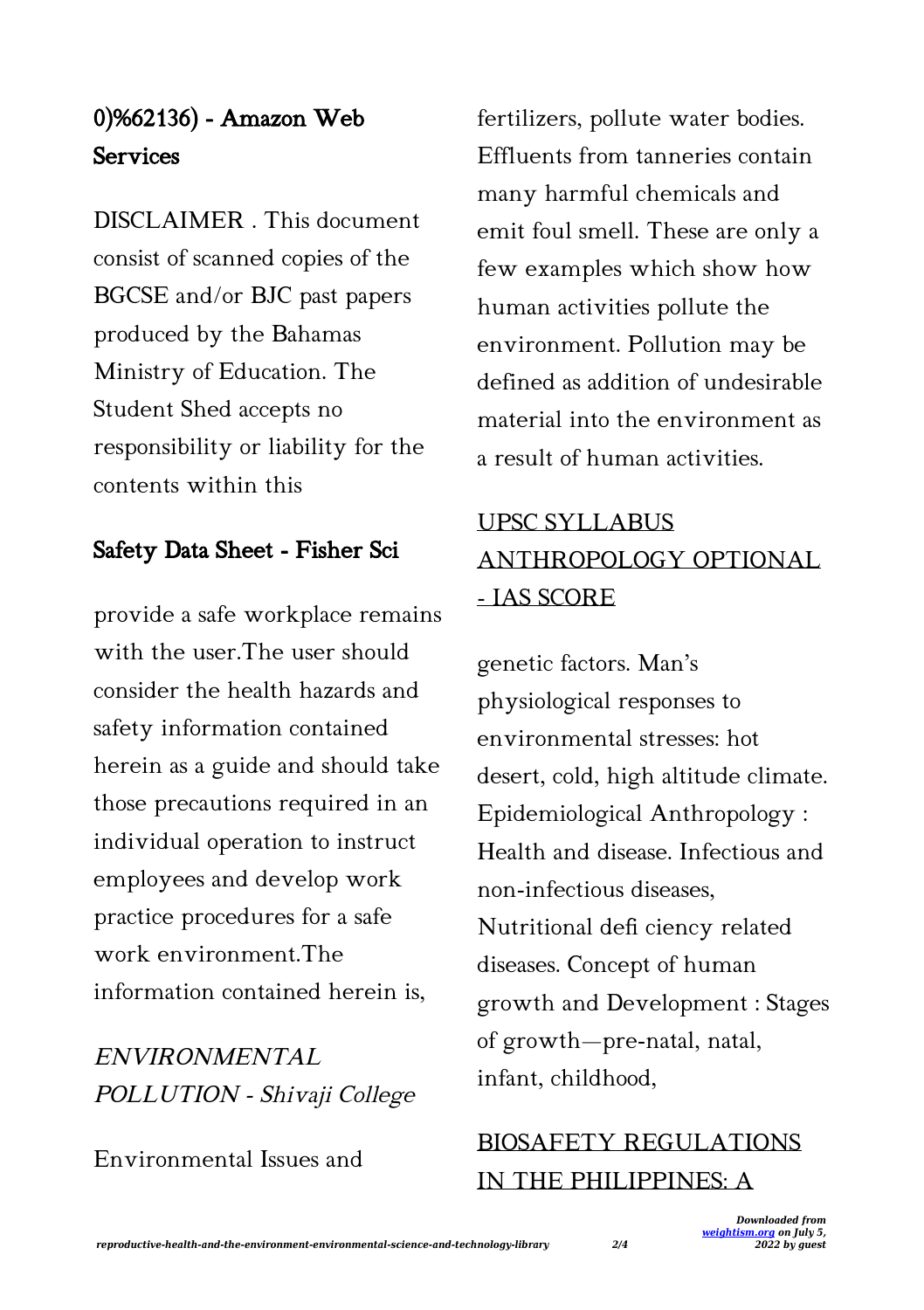#### REVIEW OF …

and exotic materials that may likely pose a hazard to human health and the environment. After undertaking a thorough preparatory groundwork by the science community in Los Baños and the National Academy of Science and Technology (NAST), the efforts culminated in the signing of

## EU Grants How to complete your ethics self-assessment

psychology, environmental studies, security research, etc. may involve the voluntary participation of research subjects and the collection of data that might be considered as personal. For Digital Europe and EDF, the collection of personal data and the deployment and application of AI in any form are the obvious candidates.

## CSIR-UGC National Eligibility Test (NET) for Junior Research

formation, metamorphosis; environmental regulation of normal development; sex determination. D) ... hormone action, hormones and diseases; reproductive processes, gametogenesis, ovulation, neuroendocrine regulation ... Physical environment; biotic environment; biotic and abiotic interactions. Habitat and Niche: Concept of habitat and ...

…

## Toxicological Profile for Perfluoroalkyls

The focus of the profiles is on health and toxicologic information; therefore, each toxicological profile begins with a relevance to public health discussion which would allow a public health professional to make a real-time determination of whether the presence of a particular substance in the environment poses a potential threat to human health.